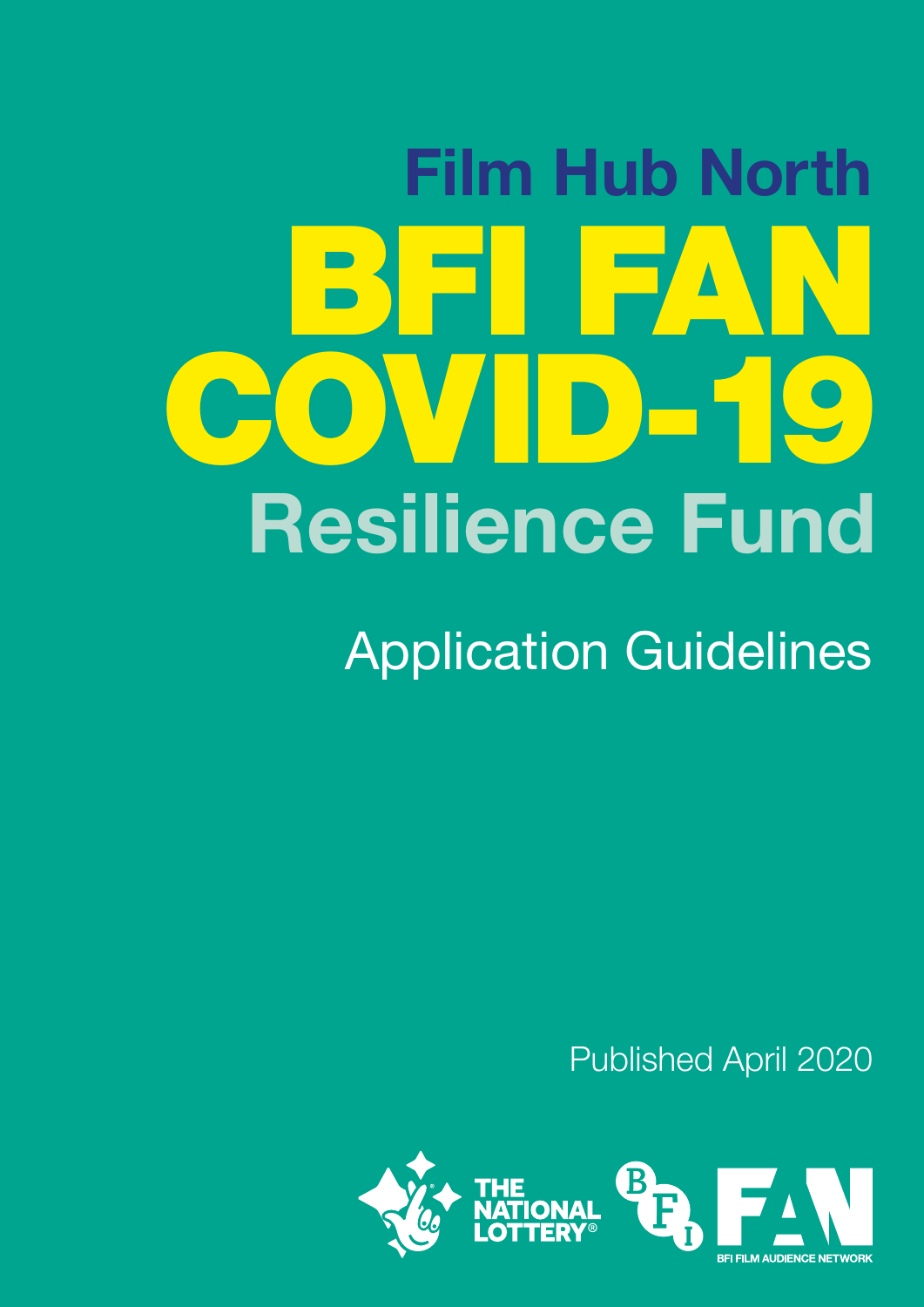### **Contents**

- [Introduction](#page-2-0)
- [About the Fund](#page-3-0)
- [What is the Fund for?](#page-4-0)
- [How to apply for funding](#page-7-0)
- [Decision making](#page-8-0)
- [What happens next?](#page-9-0)
- [Complaints and appeals](#page-10-0)
- [Conditions of funding](#page-11-0)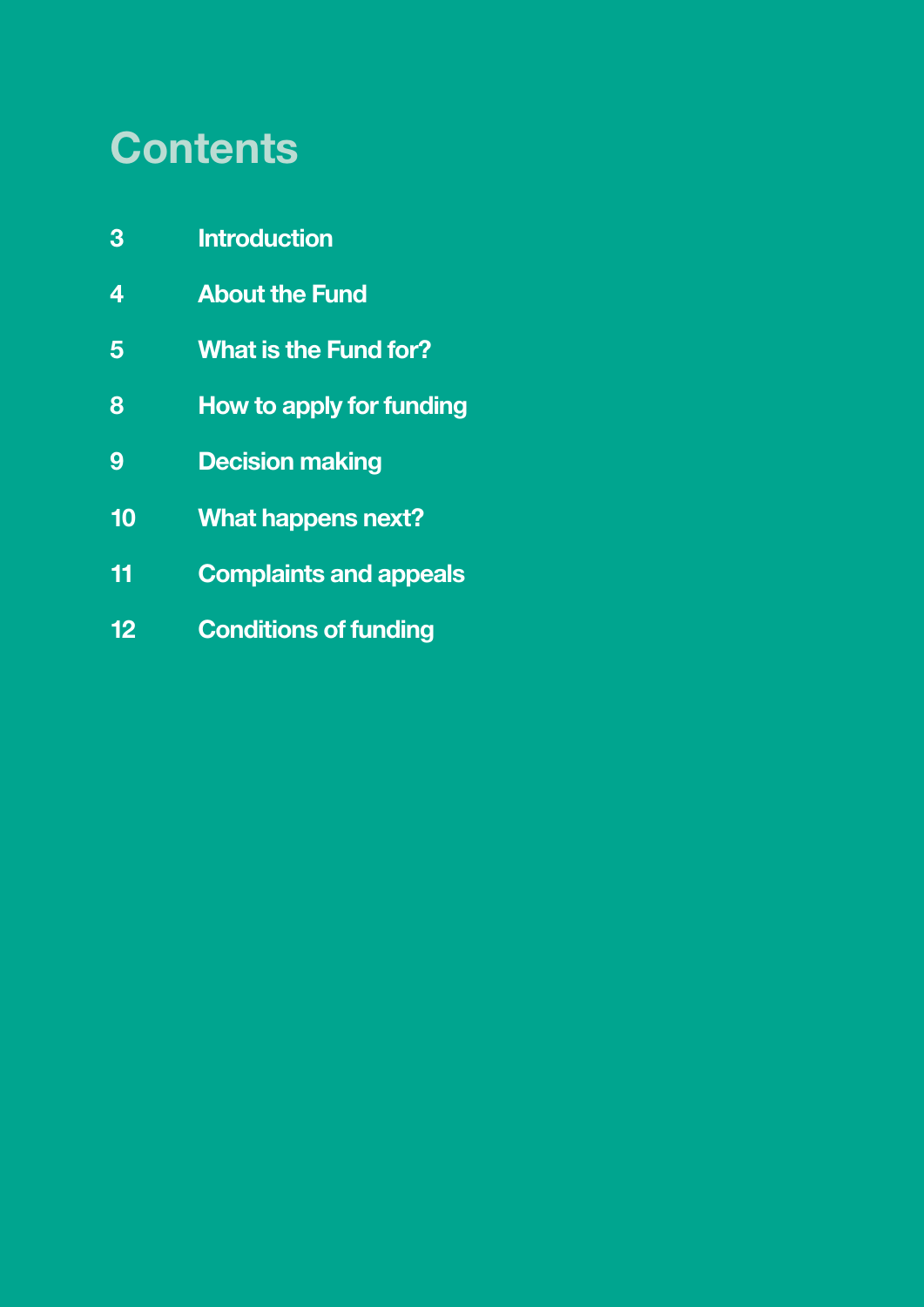### <span id="page-2-0"></span>Introduction

The vision of the BFI's UK wide Film Audience Network (FAN) is to build a wider, more diverse cinema audience with a richer appreciation of British and international film.

Its aims are twofold:

- to develop a larger, more diverse, confident and sustainable audience for a wider range of independent British and international film – with a primary focus on the collective viewing experience
- to create a stronger, more connected and confident sector for the distribution and exhibition of independent British and international film

Please see the [BFI FAN Overview](https://www.inclusivecinema.org/wp-content/uploads/2018/09/bfi-film-audience-network-2017-22-an-overview.pdf) for more detail on FAN's aims and priorities under the BFI 2022 Strategy.

As of 20 March 2020, the achievement of these aims has been put at risk due to the Government directive to close cinemas, cultural venues and other places of gathering across the UK which, along with the mass cancellation of film festivals, has severely impacted on the ability of FAN Members to deliver to this brief.

Whilst audiences are at the heart of everything FAN does, its ability to reach those audiences in a collective setting is entirely dependent on the sustainability of the cinemas, festivals and other organisations that make up the Film Audience Network.

We do not know how long venues will remain closed but once they are able to open their doors again, it will be vital that buildings are still fit for purpose, core cultural assets have been retained and that they can benefit from a continued connection with the local communities that support them during the period of closure. For cultural organisations that do not operate from a publicly accessible venue the challenges may differ, but are still significant, and FAN will seek to alleviate pressure on its members in some way during this time of extreme difficulty.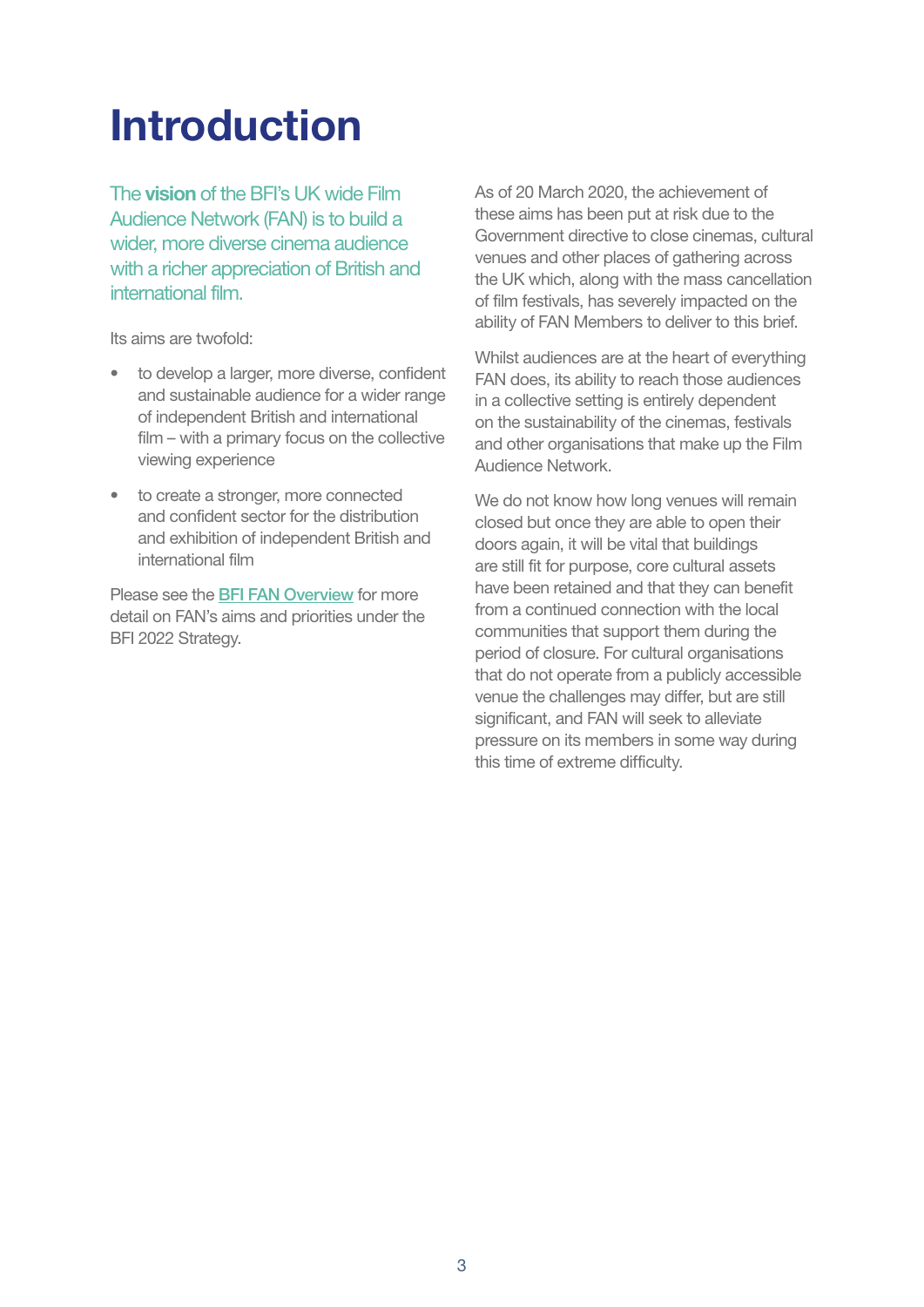### <span id="page-3-0"></span>About the Fund

The BFI FAN Covid-19 Resilience Fund has been launched with the intention of helping FAN members to maintain connections with audiences during the closure period and to be in a position to reopen and re-engage those audiences once the crisis has passed.

This Fund is offered on the assumption that the disruption to audience activity could last 6 to 9 months and that the priority for all exhibitors and FAN members will be to get back on their feet as soon as venues are allowed to reopen (which may have to be on a partial basis to start with).

As such FAN, with support from BFI, has decided to direct the majority of its unallocated project funds towards this Resilience Fund which may mean that later in the year there is less available for 'normal' project activity. If however the Resilience Fund is not fully spent, any remaining funds will be reallocated to their original purpose enabling FAN Members to reach audiences with a varied and diverse film offering.

The total amount available is up to £1.3m. The BFI FAN Covid-19 Resilience Fund repurposes National Lottery funding originally allocated to each Hub for the purposes of supporting in-venue and other audience facing film activity over the next 6 to 9 months. Each Hub will therefore have a different amount of funding available within this overall total to offer in support of its Members.

Whilst the criteria and guidelines outlined below will apply across FAN, each Hub will have its own needs to meet and we expect this Fund to be heavily over-subscribed. As such it is estimated that the average grant per organisation will be in the range of £5,000 to £15,000 and that grants over £20,000 will be exceptional. Grants must be used within 6 months of being offered or otherwise should be repaid.

There are no formal match funding requirements for this Fund but we will expect to see clear evidence that you are actively seeking support from other appropriate sources.

The deadline for applications to the Fund is 6pm on Wednesday 6 May 2020. We do not anticipate issuing a further call for applications but this may be reviewed if the impact of Covid-19 is longer than anticipated and subject to initial demands on the Fund.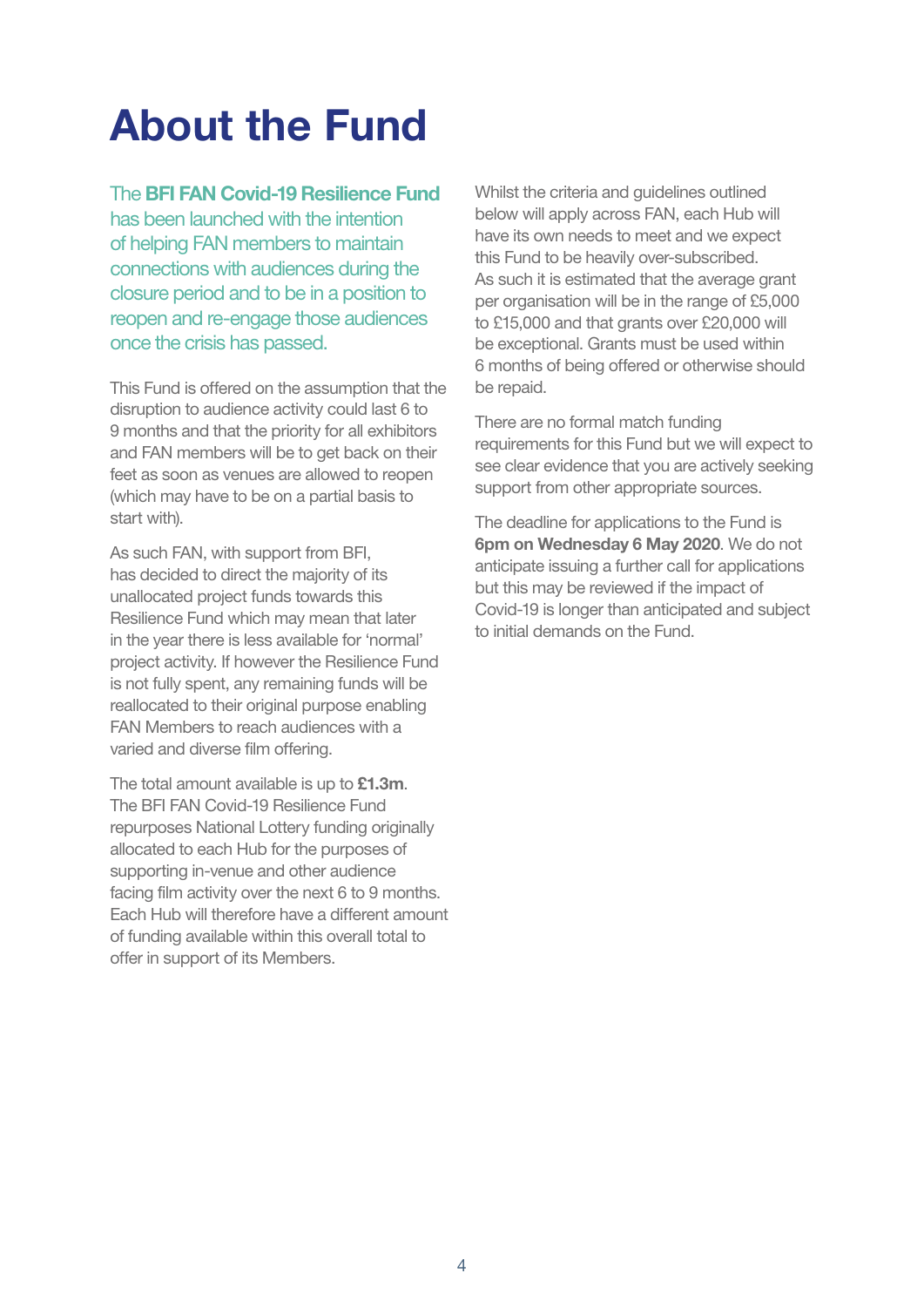## <span id="page-4-0"></span>What is this Fund for?

The purpose of this Fund is to support activity that will help FAN member organisations respond to the financial impact of the Covid-19 emergency. This might include:

- Helping to maintain FAN member's estate – buildings and other infrastructure such as IT – so that it is fit for purpose and ready for use once venues can re-open e.g. through assistance with rent, utilities, insurance and maintenance costs etc
- Retaining cultural or intellectual assets such as staff that cannot be furloughed (e.g. leadership staff) or who are able to work on the organisation's longer term sustainability e.g. through fundraising. audience engagement programmes etc
- Offering short term support to meet irrecoverable costs incurred in planning or delivery of programmes that are now suspended
- Audience engagement activity (including online) during the period of closure that will enhance Members' ability to connect with its audiences and continue to contribute to FAN aims

#### Who is eligible to apply?

Applicants must be FAN members that can demonstrate:

- (i) Prior to 20 March 2020 a track record of substantive audience facing activity in line with BFI FAN priorities; AND
- (ii) Immediate financial need;

Organisations that have been awarded BFI Audience Fund 'Organisational Awards' for 2020/21 are not eligible to apply even if they meet the above criteria.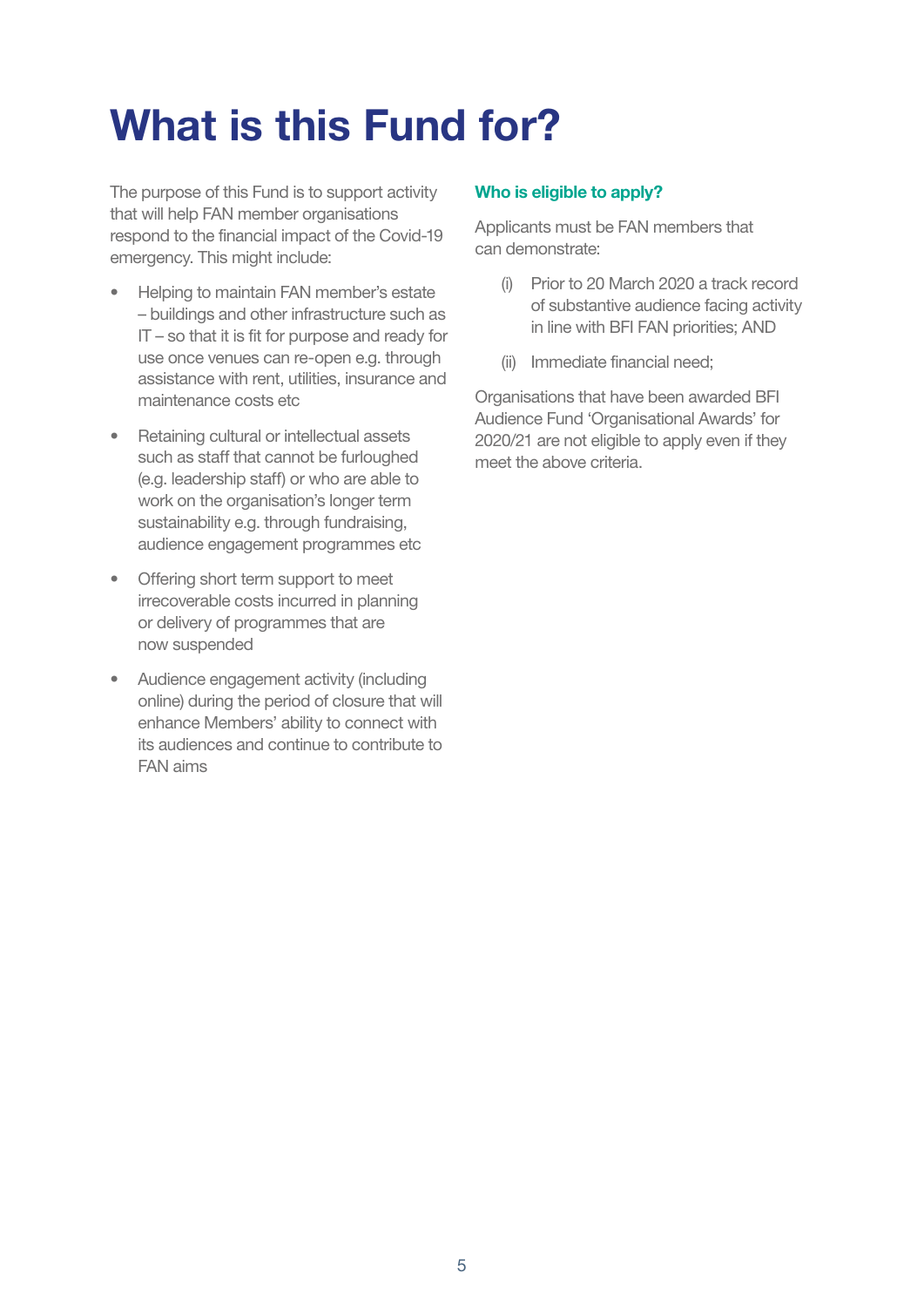#### **Priority**

The maximum impact of this funding will be felt through supporting venues to get back to business once the crisis is over. This will therefore be the overarching focus for the Fund but beyond that, priority will be given to Members that:

- are not able to access sufficient or any other emergency funds<sup>1</sup> for those items for which they're seeking this support
- had been operational for at least two years before 20 March 2020 – delivering activity in line with BFI FAN priorities
- had received FAN funding for audience facing activity in the period January 2018 – March 2020
- have limited or no access to alternative funding sources e.g. from ACE, the BFI Audience Fund, Creative Scotland, NI Screen, ACW, Local Authorities etc
- are able to demonstrate a realistic plan for how they intend to re-commence activity after the crisis
- AND (where applicable) priority will be given as follows:
	- Cinemas (including those within mixed art-form venues) – to those that ordinarily offer an average of two screenings per week for part time venues and a minimum of seven screenings per week for full time AND that operate on a yearround basis (with allowance being made for holiday closures);
	- Film festivals to those that have presented at least two editions and have year round core staff;
	- Touring cinema operators to those that have a minimum of 5 venues in their network and have been operating for a minimum of two years

#### Eligible costs

Activity intended to support your organisation in its response to the financial impact of the Covid-19 crisis – which could include:

- Staff costs we expect all organisations to be looking after their staff and taking full advantage of the Job Retention Scheme etc. offered by the Government. We are only able to consider covering staffing costs not covered by any other means, and would anticipate an explanation as to why they are included
- Other committed but unpaid expenditure incurred in the delivery of your cinema/ festival programme e.g. marketing materials, freelancer costs, website hosting, and distributor rentals etc
- Rent/utilities limited to a contribution while you seek a rent or utility holiday from your landlord/supplier (you will need to let us know if such 'holidays' cannot be sought)
- Repayment of existing bank loans we may be able to make a contribution towards these while you negotiate a loan holiday (you will need to let us know if such 'holidays' cannot be sought)
- Insurance and maintenance costs
- Modest costs relating to audience facing online activity taking place during the closure period – intended to put the applicant in a stronger position to recommence activity in future that will support FAN aims

This list is not exhaustive and other items may be considered.

Please note that applicants with multiple sites will be treated as a single organisation and that only one award per organisation will be made.

<sup>1</sup> Including but not limited to, the Government Coronavirus Job Retention Scheme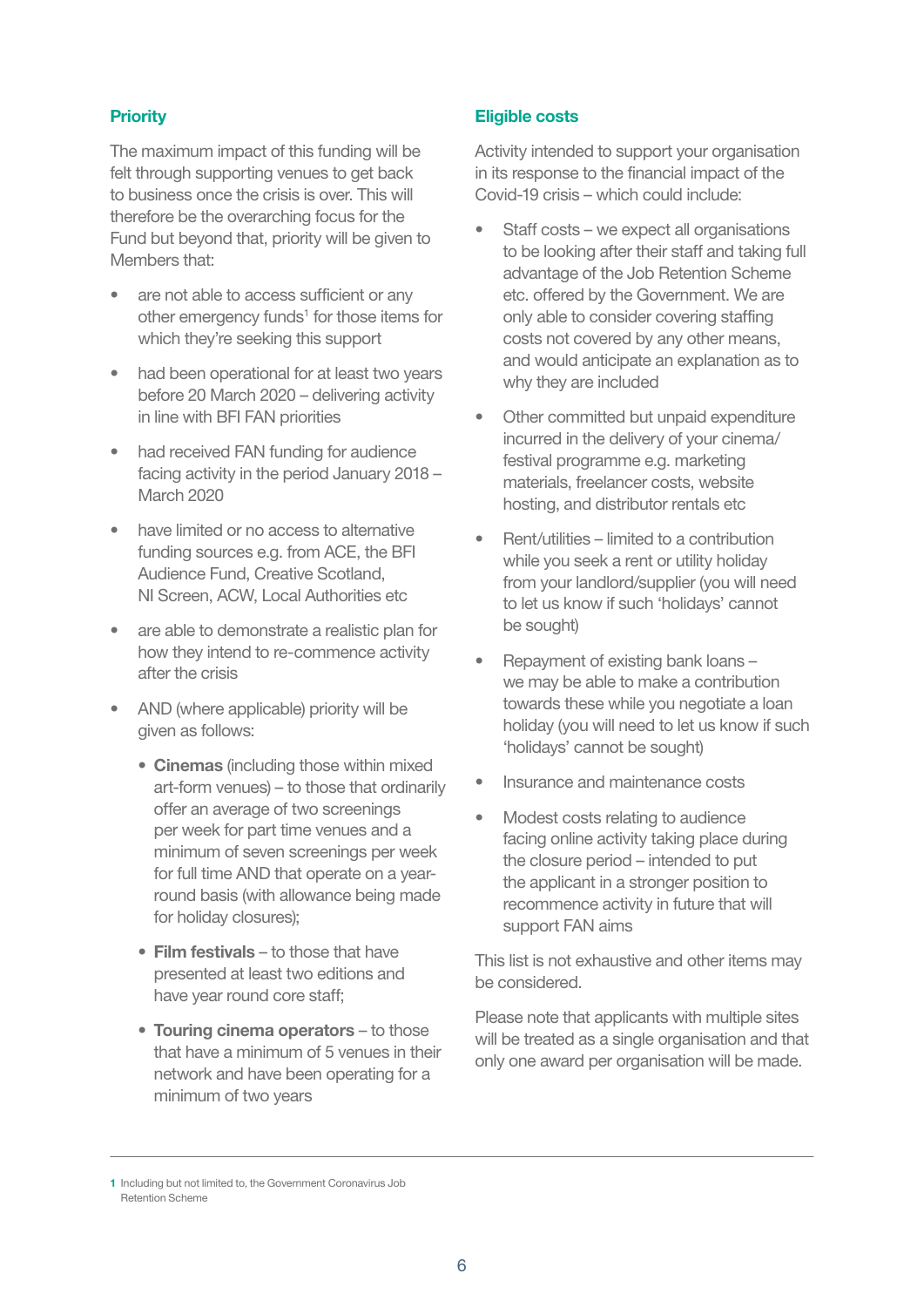#### Ineligible costs

The following costs are ineligible under this Fund:

- Costs or losses not incurred as a result of the Covid-19 pandemic
- Costs for audience activity taking place beyond the next 6 months or for any activity within the next 6 months that involves in-venue audiences

In addition, we will not offer funding to cover costs that can be met by any of the Government's emergency measures such as, but not limited to:

- The Job Retention Scheme
- Deferring VAT and Self-Assessment payments
- The Statutory Sick Pay relief package for SMEs
- The 12 month business rates holiday for retail, hospitality, leisure and nursery businesses in England
- Small business grant funding of £10,000 for all businesses in England in receipt of small business rate relief or rural rate relief
- Grant funding of £25,000 for retail, hospitality and leisure businesses in England with property with a rateable value of between £15,000 and £51,000
- The Coronavirus Business Interruption Loan Scheme offering loans of up to £5m for SMEs through the British Business Bank
- The HMRC Time to Pay Scheme
- The Self Employment Income Support Scheme

Because some elements of business support are devolved, the measures you can access may differ if your business is in [Scotland](https://findbusinesssupport.gov.scot/coronavirus-advice), [Wales](https://businesswales.gov.wales/coronavirus-advice) or [Northern Ireland](https://www.nibusinessinfo.co.uk/business-support/coronavirus).

For further information on these schemes and other relevant information, please visit the [Government's COVID-19 Support for](https://www.gov.uk/government/publications/guidance-to-employers-and-businesses-about-covid-19/covid-19-support-for-businesses)  [Business page](https://www.gov.uk/government/publications/guidance-to-employers-and-businesses-about-covid-19/covid-19-support-for-businesses) and the [BFI's COVID-19](https://www.bfi.org.uk/supporting-uk-film/covid-19-update)  [support page](https://www.bfi.org.uk/supporting-uk-film/covid-19-update) which include information on the Covid-19 Film and TV Emergency Relief Fund.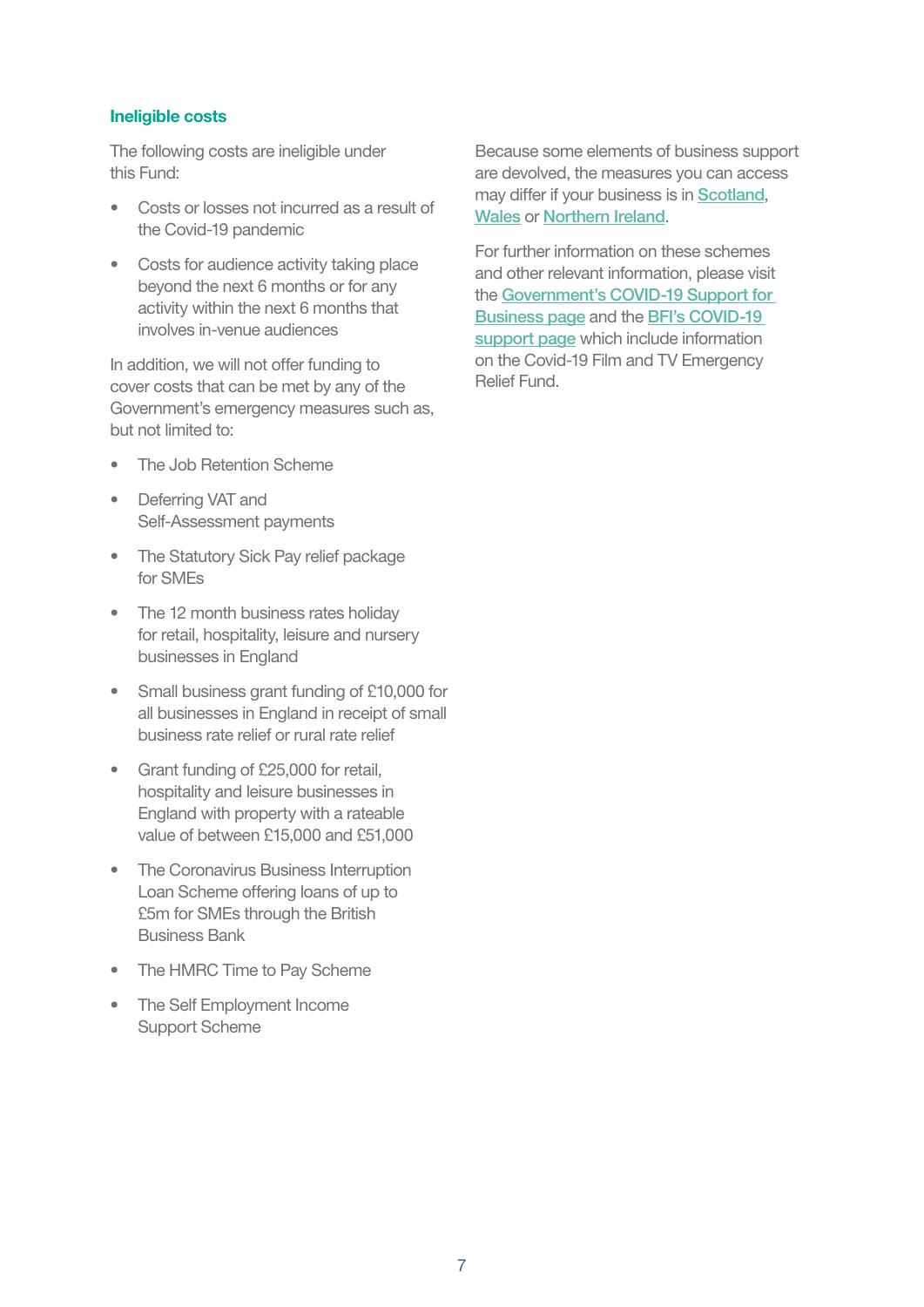## <span id="page-7-0"></span>How to apply for funding

In the first instance you should contact your Film Hub lead by email and they will be in contact to discuss your application with you and advise what information is needed.

If you have access requirements that mean you need assistance when applying for funds, you may be able to request financial support through the BFI Access Support Scheme. Find out more information [here](https://www.bfi.org.uk/supporting-uk-film/film-fund/access-support-bfi-film-fund-applicants).

This funding is intended to complement other funding and support available to organisations, and not duplicate it. You should only apply for funding if you cannot access support for the request costs elsewhere.

Please give careful thought to how much you need to request from this Fund and only apply where no alternatives are available to you – this will help us ensure funding goes as far as possible. If you are seeking support from elsewhere but do not yet know if you'll be successful, you will be asked to set this out in your application.

As part of your application you will be asked to provide the following information:

- An overview of your organisation's previous work demonstrating how you contribute to FAN's aims and priorities
- A short narrative that explains what income you've lost and what other measures you've taken to mitigate the impact of closure/cancellation (including use of reserves where applicable)
- A summary of the status of these measures (evidencing that you have exhausted all other reasonable options or are awaiting responses)
- An overview of the impact of any emergency support that FAN can provide – what difference will it make?
- An overview of what, if any, activity you are undertaking during closure in order to engage with your audience and/or increase your future resilience e.g. planning, fundraising, putting together inclusion strategies etc
- A cashflow statement for 2020-21 based on the assumption of 6 to 9 months disruption, and a budget which shows clearly how much is being requested from FAN and what this will be directed towards

Depending on the level of funds being requested and their purpose, we may also ask you for one or more of the following:

- An organisational budget for 2019-20
- Your most recent annual accounts
- Your original 2020-21 organisational budget as drawn up before the Covid-19 crisis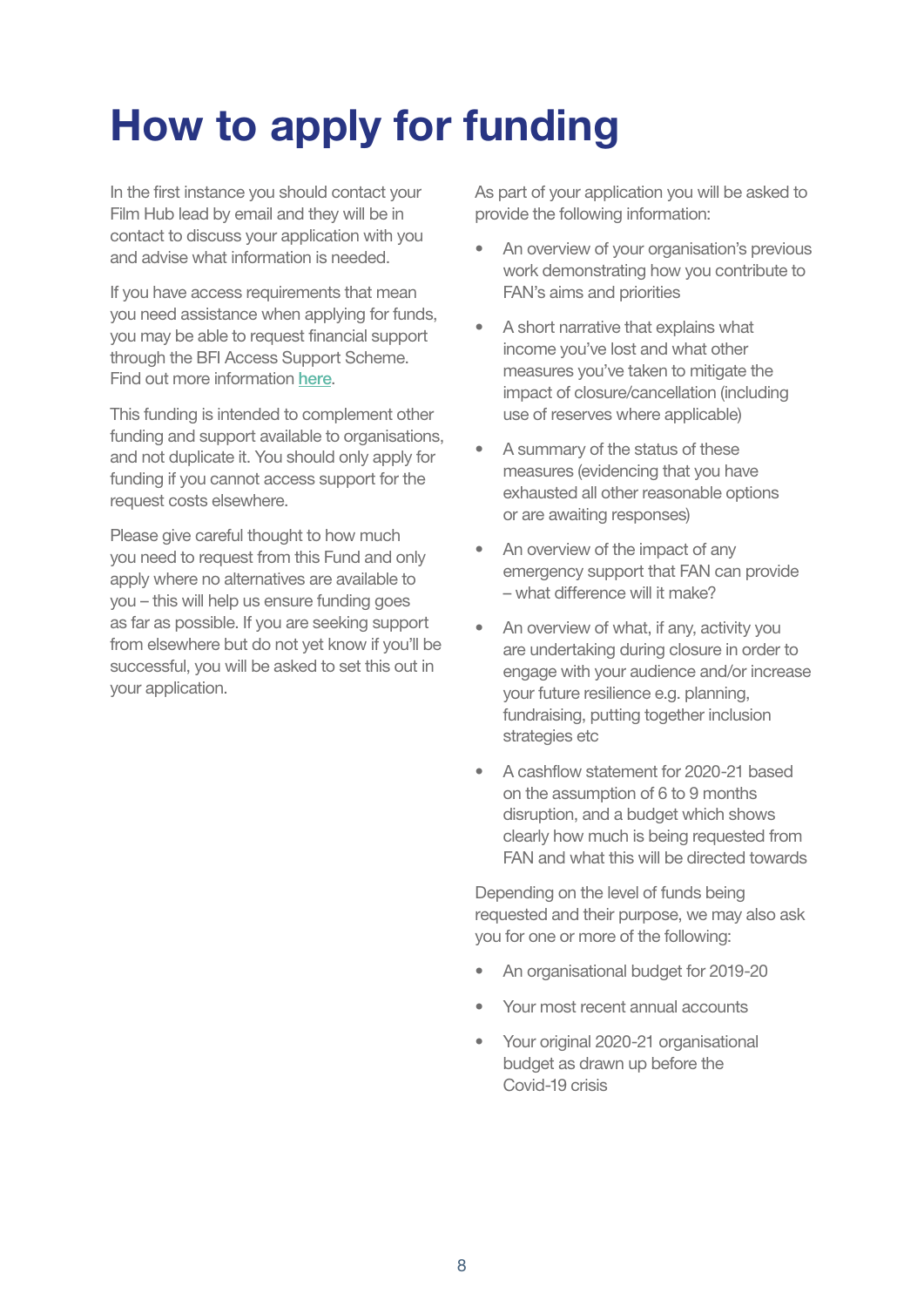### <span id="page-8-0"></span>Decision making

Decisions on applications to the BFI FAN Covid-19 Resilience Fund will take into account the information provided in the application, the track record of the applicant in contributing to FAN's aims and the need to balance limited resources fairly. All applications will be evaluated by your Film Hub against the following core criteria:

- Severity of demonstrable need and lack of availability of other support measures or sources of funding
- The difference the funding will make to your organisation's ability to get back on its feet
- The positive impact any funding will make on your future ability to contribute to FAN's aims and priorities

For audience engagement activity during the closure period, additional criteria will be:

- Creativity of approach
- Potential audience reach
- Alignment with BFI FAN aims and with the [BFI Diversity Standards](https://www.bfi.org.uk/supporting-uk-film/diversity-inclusion/bfi-diversity-standards?gclid=CjwKCAjw7LX0BRBiEiwA__gNw2lF84F7yG1JyKxKrQY4e9LuwmB_byxNBOke0uel_6mZN0dDmLUIxxoCMMsQAvD_BwE)
- Value for money

We will expect organisations that benefit from this Fund to demonstrate that they will do all they can to support those freelancers and/or micro-businesses with which they work.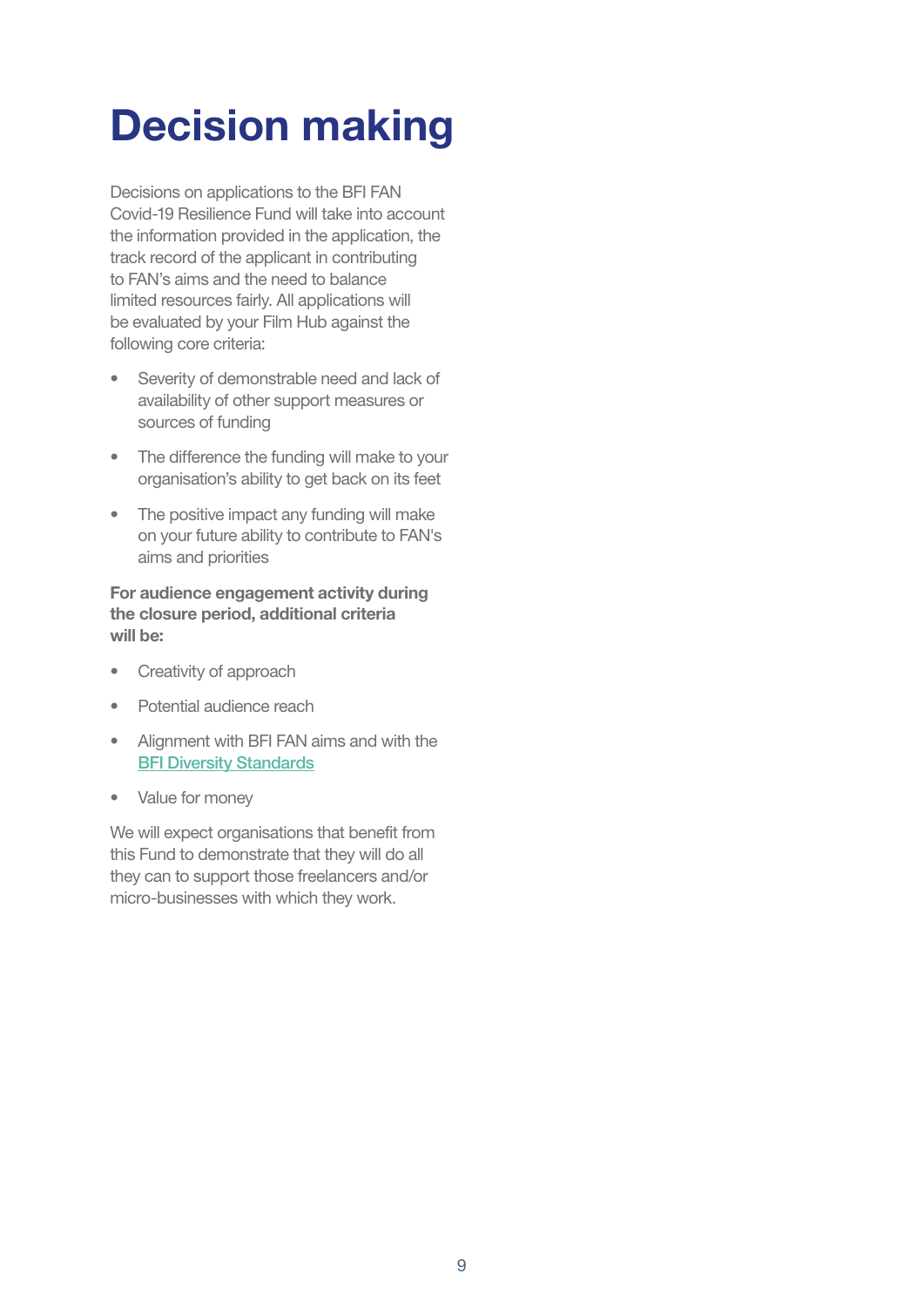### <span id="page-9-0"></span>What happens next?

### Step 1

Please contact your Film Hub immediately if you are interested in applying to the BFI FAN Covid-19 Resilience Fund and they will offer you advice and guidance.

#### Step 2

Please ensure you have investigated all avenues for emergency relief from other sources including government or industry schemes.

#### Step 3

Submit your application along with any supporting documentation to your Film Hub (in the format and to the recipient that you are directed to by the deadline in these guidelines).

The deadline for applications is 6pm on Wednesday 6 May 2020.

#### Step 4

Your Film Hub will assess your submission alongside other applications received and will contact you to discuss any outstanding issues or questions.

Funding decisions will be made by your Film Hub. However, in order to ensure a broad consistency of approach across FAN – and to ensure applicants are not submitting multiple applications for the same funds to different sources - all applications that are recommended for support will be reviewed by the BFI.

*Please note, in some instances, Film Hub staff may share your application documents with external specialist advisors as well as the BFI in order to ensure a speedy response and accurate evaluation of your position. This will be done on a confidential basis.* 

### Step 5

The Film Hub will aim to notify you of the outcome of your application within 3 weeks of the submission deadline – this might be delayed if there are complexities or outstanding questions associated with your request. Not all grants will therefore be announced at the same time and due to the volume of funding requests we expect to receive, feedback will not always be possible.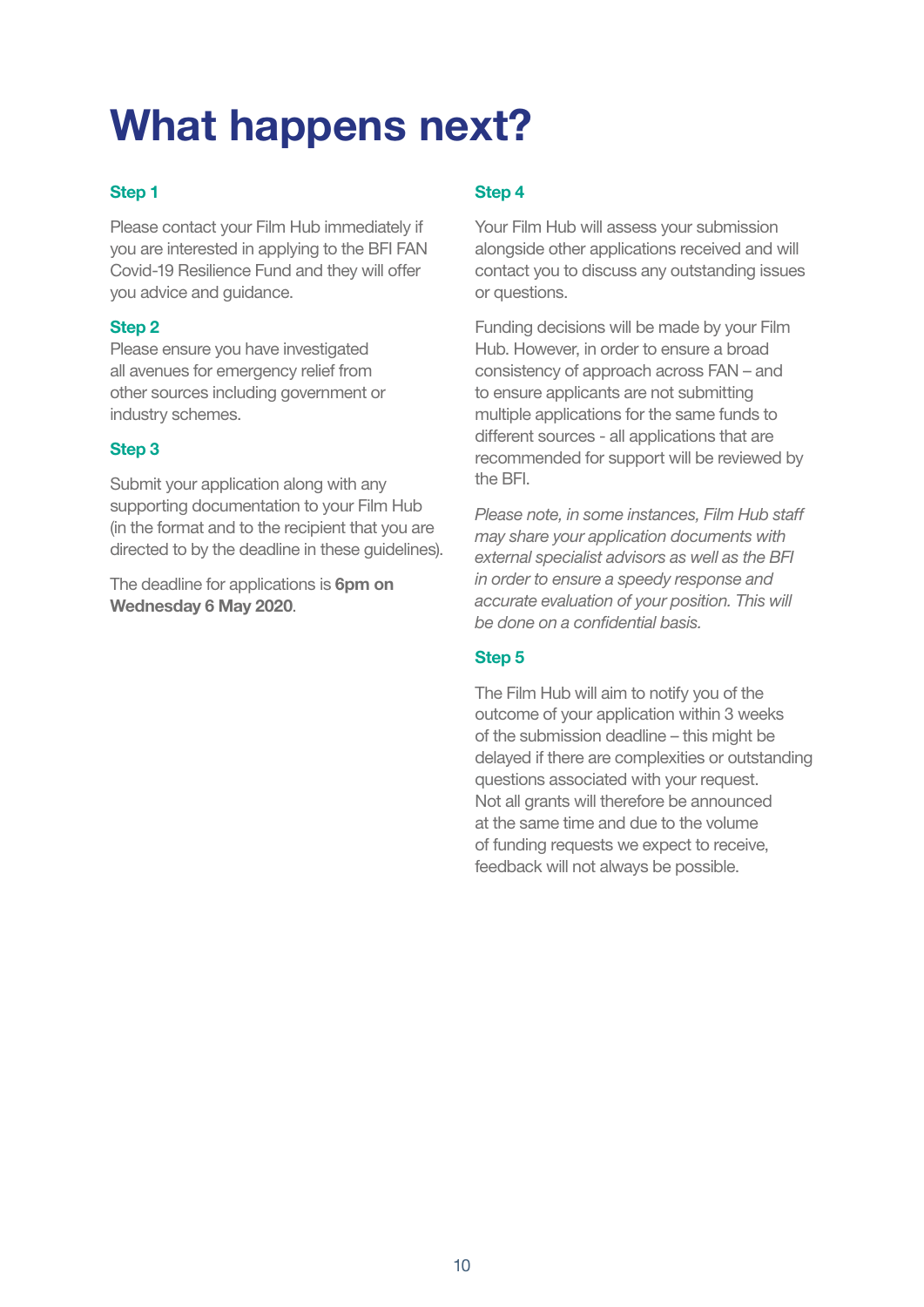### <span id="page-10-0"></span>Complaints and appeals

The funding decision is final. Inevitably applications will be turned down and applicants may be disappointed by this result.

Formal appeals against the final decision will not be considered unless the applicant has good cause to believe that the procedures for processing the application were not adhered to, or applied in such as a way as to prejudice the outcome of the application.

Whilst this is a BFI Film Audience Network Fund and decisions will be made by your Film Hub, in order to ensure consistency of approach across the UK, the BFI's complaints and appeals procedure will apply to this Fund although if you have any concerns please contact your Film Hub in the first instance.

A copy of the BFI's Complaints and Appeals procedure can be found [here](http://www.bfi.org.uk/about-bfi/policy-strategy/transparency).